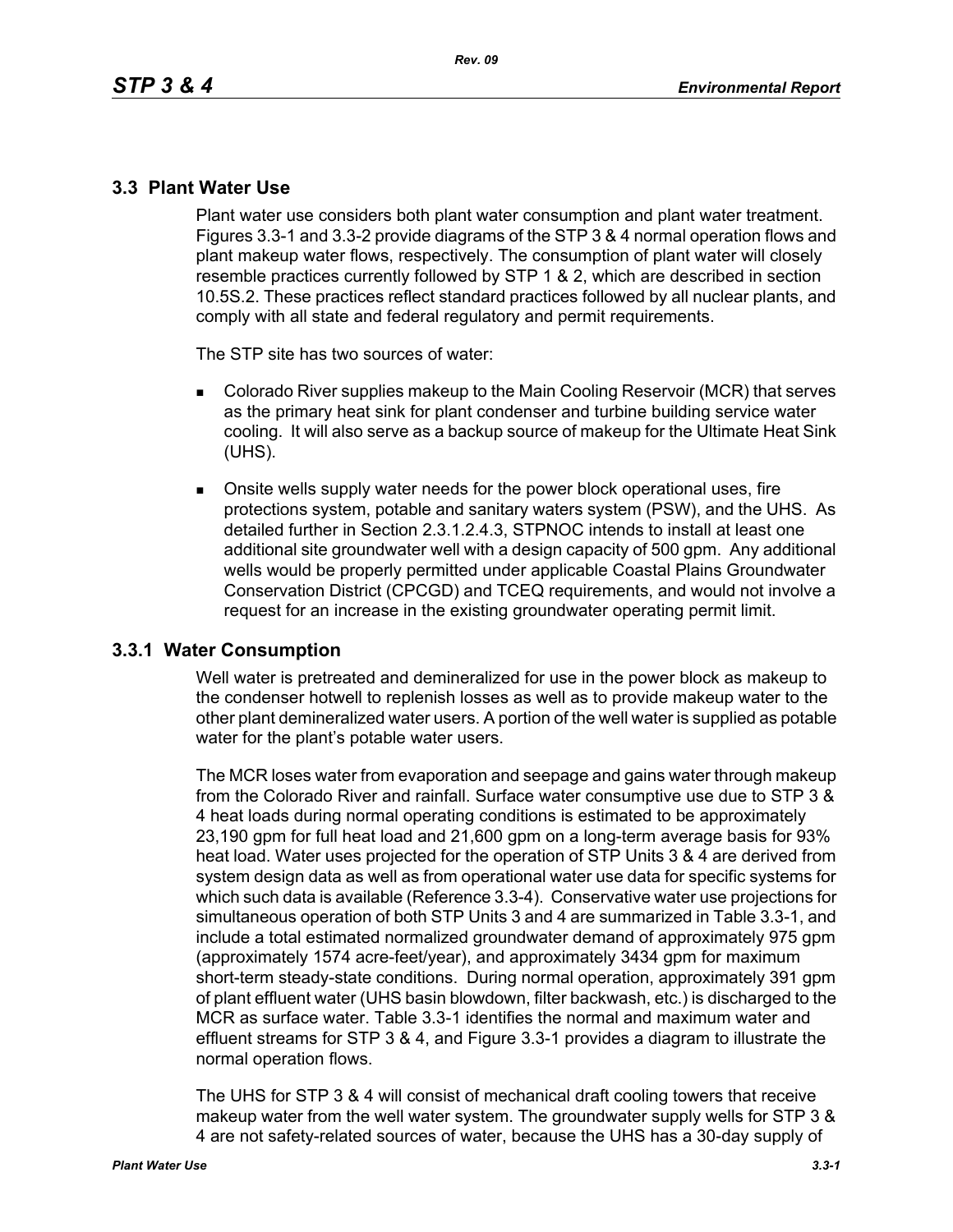water, which is sufficient for plant shutdown without a supplementary water source. During normal operation, the UHS will be evaporating an expected 566 gpm (2 units) of water, causing an increase in UHS basin water total dissolved solids. Water from the UHS is blown down to the MCR to keep the total dissolved solids at acceptable levels, with the discharged water to be made up from the onsite well water system.

Table 3.3-1 provides the normal and maximum flow rates for STP 3 & 4 systems that use surface water or groundwater. Table 3.3-1 envelops the water consumption during periods of minimum water availability and average plant operation by month for STP 3 & 4 only.

STP 1 & 2 water usage can be seen in Reference 3.3-2. The cumulative impacts can be seen in section 10.5S.2. Figures 3.3-1 and 3.3-2 show the plant makeup flows including potable water, demineralized water, and the UHS. The figures also show plant waste streams including treated radwaste effluents, treated sanitary wastes and low-volume wastes, which consist of reverse osmosis reject, filter backwash waste, oil/water separator effluent, and miscellaneous drains. The normal values listed in Table 3.3-1 are the expected flow values during normal plant operation at full load and the maximum values are those expected during outages and abnormal conditions such as emergency, hot standby, hot standby with loss of AC or shutdown. The rate of surface water consumption shown in Table 3.3-1 is not directly related to the rates of withdrawal and discharge to the Colorado River. Withdrawal from the Colorado River depends on the river flow rate, river water quality and MCR level. Fluctuations in the makeup water availability are accommodated by the maintaining the MCR water level within an acceptable range.

The flows from the miscellaneous demineralized water drains and low-volume wastewater are released to a wastewater retention basin(s) where it will be sampled prior to discharge. The water will be sent to a discharge line and discharged to the MCR. The treated liquid radwaste effluent and sanitary wastewater will be sent to the discharge line and released to the MCR.

#### **3.3.2 Water Treatment**

The water treatment systems for STP 3 & 4 will be similar to those in use at the existing STP 1 & 2. Treatment systems will be required for systems supplied by groundwater, including:

- Condensate water makeup
- **UHS basin water makeup**
- **Potable water**
- Radwaste
- **Fire protection systems**

The circulating water system at STP 3 & 4 draws water from the MCR, which receives its makeup water from the Colorado River. Biocides and anti-scalant will be injected at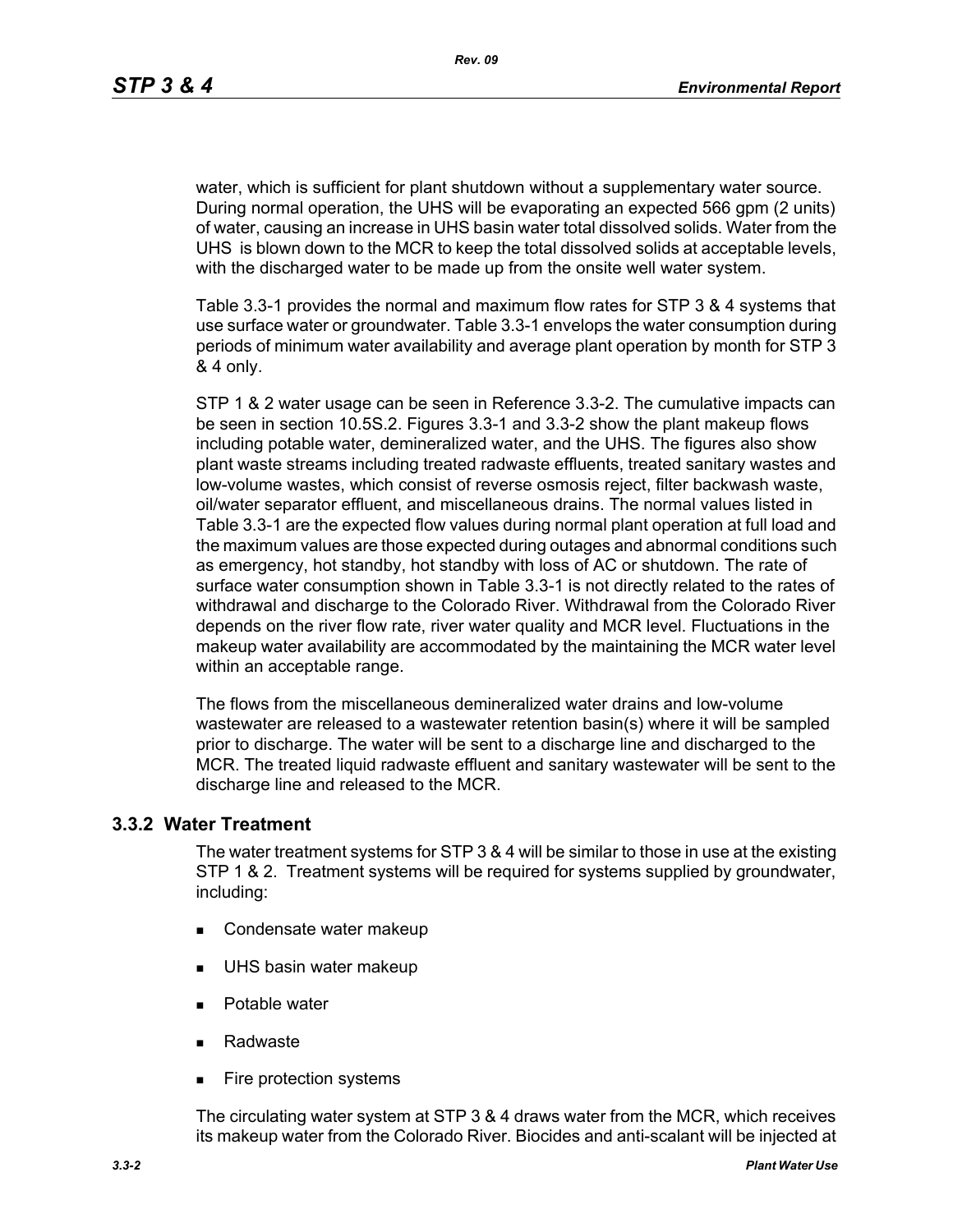the circulating water intake structure to control biofouling and scaling in the circulating water system and associated piping.

Well water is first sent to a filtration system, then chemical conditioned (including disinfection), and transported to a filtered water tank. The filters will be periodically backwashed to remove accumulated solids. The filtered water is distributed to the Fire Protection System and the Makeup Water Preparation (MWP) System.

The PSW System distributes drinking water throughout the power plant. The potable water will be distributed at low flow rates during normal plant operation. At peak times, such as refueling, the PSW will provide maximum flows of approximately 50 gpm per unit. The PSW is sized to provide instantaneous flows of up to 200 gpm per unit for short time periods. Potable water peak demands are expected during plant outages due to high plant population.

Demineralized water for plant uses is produced by the MWP System (See Figure 3.3- 2). Water is treated by filtration, reverse osmosis, and mixed bed demineralization processes. The MWP System is designed to reduce suspended and dissolved solids, organics, and colloidal particles present in the well water. Before the reverse osmosis system, a water softener system or a combination of sulfuric acid and sodium hexametaphosphate will be added to control fouling. Sodium hydroxide is added to the first pass permeate of the reverse osmosis system to adjust the pH to improve dissolved solids rejection in the second pass. Chemical addition quantities are proportional to water quality and will be added as needed to provide proper water chemistry. The demineralizers will provide final polishing after the reverse osmosis treatment. The demineralizer resins will be regenerated offsite; therefore, no demineralizer regeneration waste will be generated on site. The waste from the filters is sent to a low-volume waste sump and eventually discharged to the MCR. The MWP System will have peak demands mainly during startup and refueling outages. The MWP System provides makeup water to the Makeup Water Condensate (MUWC) System and Makeup Water Purifier (MUWP) System (See Figure 3.3-2). After filling the systems initially, small quantities of water will be required continuously to replace leakage and drainage from various systems within the power block (See Figure 3.3-2).

The MWP System will meet the demineralized water demand for STP 3 & 4 under normal and maximum operating conditions. Table 3.3-1 indicates the estimated demineralized water demand for both units under normal operating and maximum short-term steady-state conditions. These demineralized water demand projections are based on actual operational water use data for similarly designed systems (Reference 3.3-4), and are well bounded by MWP System capacity. Specifically, operating with a single reverse osmosis train running in a two-pass series configuration, the MWP System has the capacity to provide up to approximately 200 gpm of demineralized water. The MWP System is sized to provide a continuous maximum flow of approximately 500 gpm of demineralized water.

The MWP System sizing is based on meeting maximum flow conditions with four reverse osmosis units. In the normal mode, the reverse osmosis units will be configured as two parallel reverse osmosis trains with each reverse osmosis train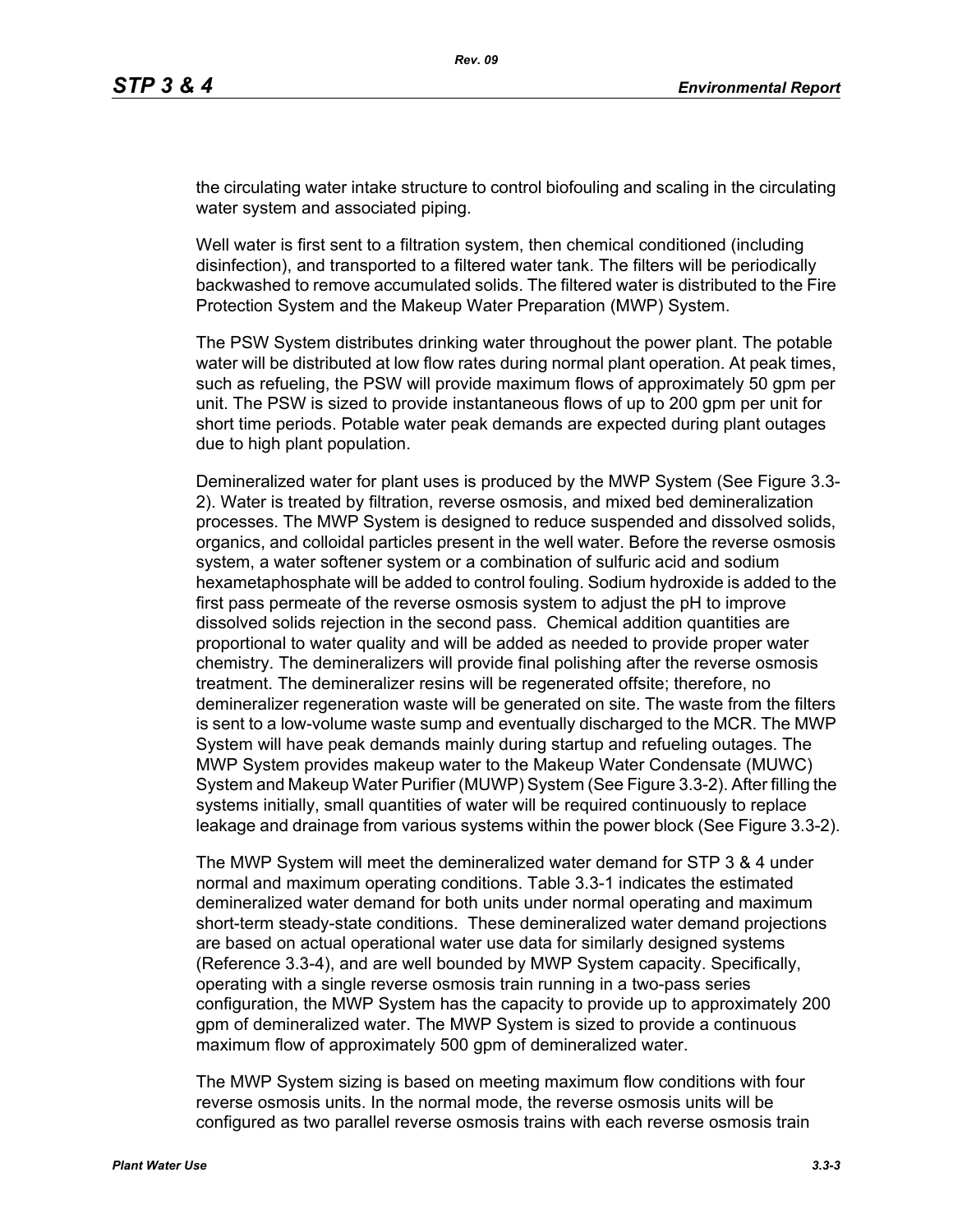*Rev. 09*

consisting of two reverse osmosis units in series (as a two-pass reverse osmosis configuration) to produce up to 400 gpm total demineralized water. The four reverse osmosis units will have the capability to be configured as four parallel single-pass reverse osmosis trains to produce instantaneous flows up to approximately 800 gpm total demineralized water for short time periods.

The MUWC System and the MUWP System both receive water from the MWP System. The MUWC System provides condensate quality water for both normal and emergency operations.

The MUWP System provides makeup water to the following (Reference 3.3-1):

- Condensate Storage Tank
- Reactor Building Cooling Water System
- **Turbine Building Cooling Water System**
- **Diesel Generator Cooling Water System**
- **Liquid Radwaste System**
- **Standby Liquid Control Tank**
- **Decontamination Station**
- Plant Chilled Water Systems
- **Plant Laboratories**
- **Duries** Other Miscellaneous Uses
- The MUWC System supports the following (Reference 3.3-1):
- **Main Condenser Hotwell**
- Liquid Radwaste System
- **Residual Heat Removal System Flushing**
- **High-Pressure Core Flooder System charging and flushing**
- Reactor Core Isolation Cooling System charging and flushing
- **Fuel Pool Skimmer Surge Tanks**
- **EXEC** Cleanup System Phase Separators and Cleanup System Filter Demineralizer
- **Condensate Filter and Demineralizer**
- Other Miscellaneous Uses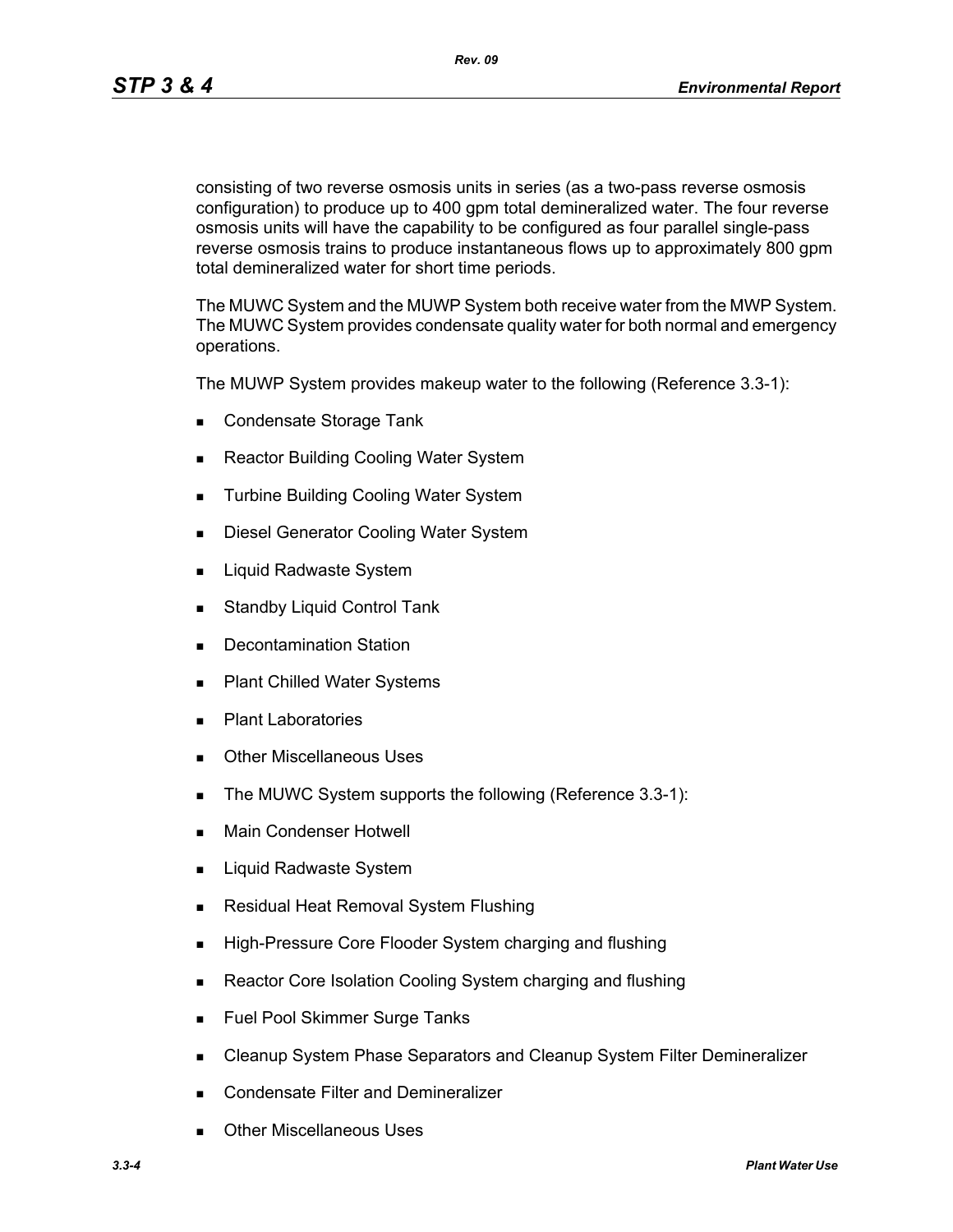Discharges from the systems using demineralized water for makeup are routed to plant sumps, non-radioactive drains, or the liquid radwaste system before discharge.

The MUWC System and the MUWP System interface with the systems stated above but are not limited to only these systems. Most of these systems are closed looped; therefore, makeup will only need to be provided when water levels become low.

# **3.3.3 References**

- 3.3-1 ABWR Design Control Document, GE Nuclear Energy, Revision 4, March 1997.
- 3.3-2 South Texas Project Units 1 and 2 Environmental Report Amendment 10, July 16, 1987.
- 3.3-3 Texas Commission on Environmental Quality, Permit to Discharge Wastes under Provisions of Section 402 of the Clean Water Act and Chapter 26 of the Texas Water Code-Texas Pollutant Discharge Elimination System (TPDES) Permit No. WQ0001908000, Austin, Texas, July 21, 2005.
- 3.3-4 Plant Water Balance," Fluor Nuclear Power Calculation No. U7-SITE-G-CALC-DESN-2001.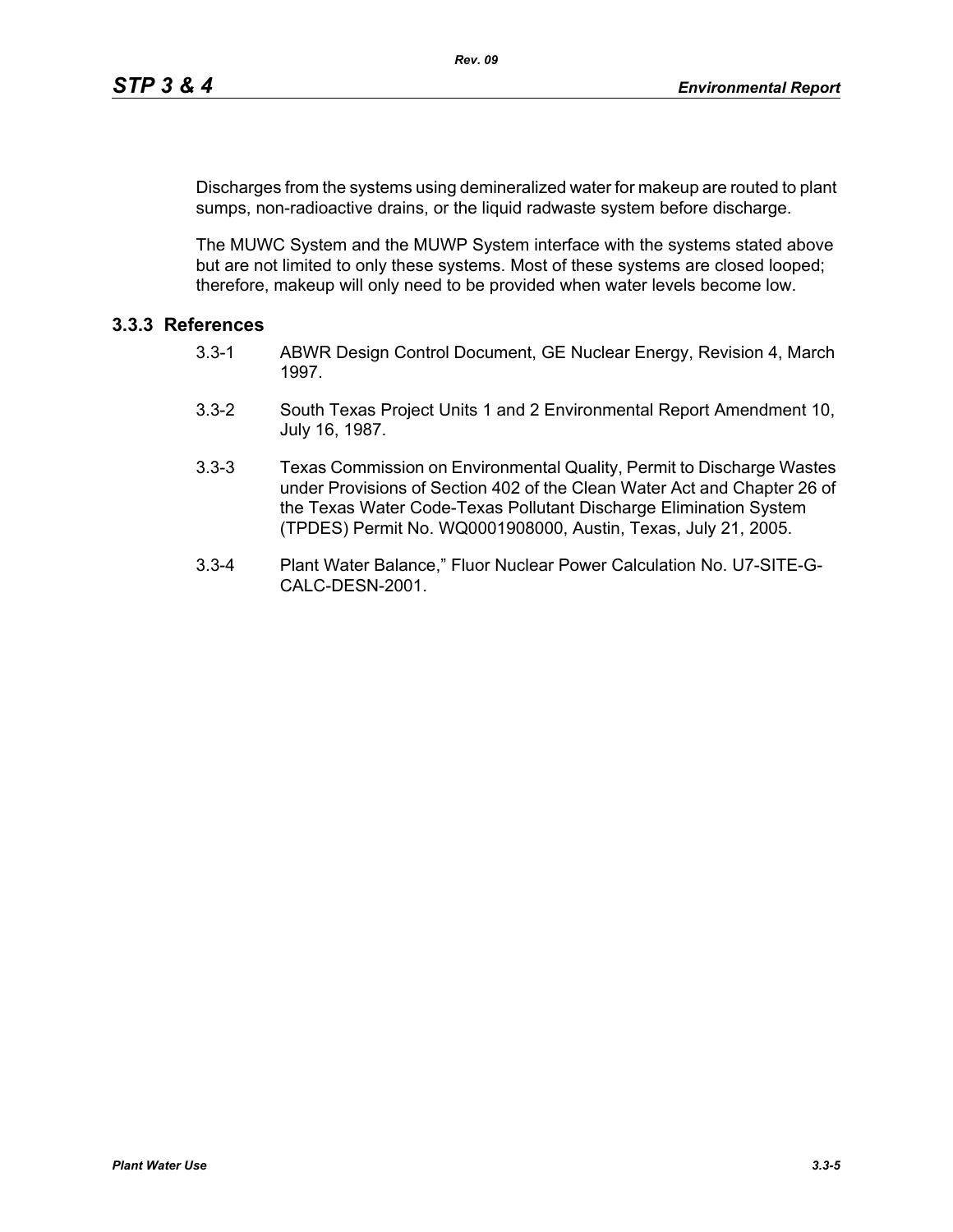|                |                                                                   |                     | <b>Maximum</b>      |                 |  |
|----------------|-------------------------------------------------------------------|---------------------|---------------------|-----------------|--|
| <b>Stream</b>  | <b>Stream Description</b>                                         | Normal [1]          | [1, 2, 7]           | <b>Comments</b> |  |
|                | <b>Groundwater (Well) Streams</b>                                 | (gpm)               | (gpm)               |                 |  |
| $\overline{2}$ | Plant Well Water Demand                                           | 975                 | 3434                |                 |  |
| 8              |                                                                   | 885                 |                     | $[11]$          |  |
|                | Well Water Demand for UHS System Makeup                           |                     | 3,203               | $[11]$          |  |
| 4<br>5         | <b>UHS Tower Evaporation</b><br><b>UHS Tower Blowdown</b>         | 566                 | 2,122               |                 |  |
| 6              |                                                                   | 290<br>85,590       | 1,058<br>128,400    | [4]             |  |
| $\overline{7}$ | <b>UHS Tower Circulating Water Flow</b><br><b>UHS Tower Drift</b> |                     |                     |                 |  |
|                |                                                                   | 5                   | 10                  | $[3]$           |  |
| 13             | <b>UHS Seepage</b>                                                | 24<br>50            |                     | 13              |  |
| 1              | Well Water for Power Plant Makeup/Use                             |                     | 91                  | [6]             |  |
| 15             | Potable Water                                                     | 40                  | 40                  |                 |  |
| 16             | <b>Sanitary Waste</b>                                             | 40                  | 40                  |                 |  |
| 19             | <b>Filter Effluent</b>                                            | 50                  | 91                  |                 |  |
| 20             | Filter Backwash Water                                             | 3                   | 5                   |                 |  |
| 21             | Filter Backwash Waste                                             | 3                   | 5                   |                 |  |
| 27             | Demineralized Water to Various Users                              | 22                  | 48                  | [8]             |  |
| 22             | Reverse Osmosis Influent                                          | 33                  | 72                  |                 |  |
| 23             | <b>Reverse Osmosis Effluent</b>                                   | 22                  | 48                  |                 |  |
| 24             | Reverse Osmosis Reject                                            | 11                  | 24                  |                 |  |
| 26             | <b>Mixed Bed Effluent</b>                                         | 22                  | 48                  |                 |  |
| 34             | Liquid Radwaste Treatment Influent                                | 28                  | 60                  |                 |  |
| 30             | Fire Water System Makeup                                          | 10                  | 10                  |                 |  |
| 32             | Oil/Water Separator Influent                                      | 15                  | 15                  |                 |  |
| 28             | Equipment/Floor Washdown                                          | 5                   | 5                   |                 |  |
| 39             | <b>Consumptive Losses</b>                                         | 17                  | 38                  |                 |  |
| 40             | Demineralized Users Miscellaneous Drains<br>Influent              | 5                   | 10                  |                 |  |
| 42             | Startup/Flush Pond                                                | 0                   | 0                   | [5]             |  |
|                | <b>MCR Streams</b>                                                |                     |                     |                 |  |
| 9              | MCR Forced Evaporation from STP 3 & 4                             | 23,190              | 49,000              | $[12]$          |  |
| 11             | <b>MCR Circulating Water Flow</b>                                 | $2.4 \times 10^{6}$ | $2.4 \times 10^{6}$ |                 |  |
| 12             | <b>MCR Seepage</b>                                                | 0                   | 0                   | [9]             |  |
| 14             | <b>MCR Rainfall</b>                                               | 0                   | 0                   | [9]             |  |
| 43             | MCR Blowdown to Colorado River                                    | 0                   | 138,240             | $[10]$          |  |
| 44             | MCR Makeup to UHS (Backup to Wells)                               | 0                   | 0                   | $[11]$          |  |

## **Table 3.3-1 STP 3 & 4 Water Flow Table**

*Rev. 09*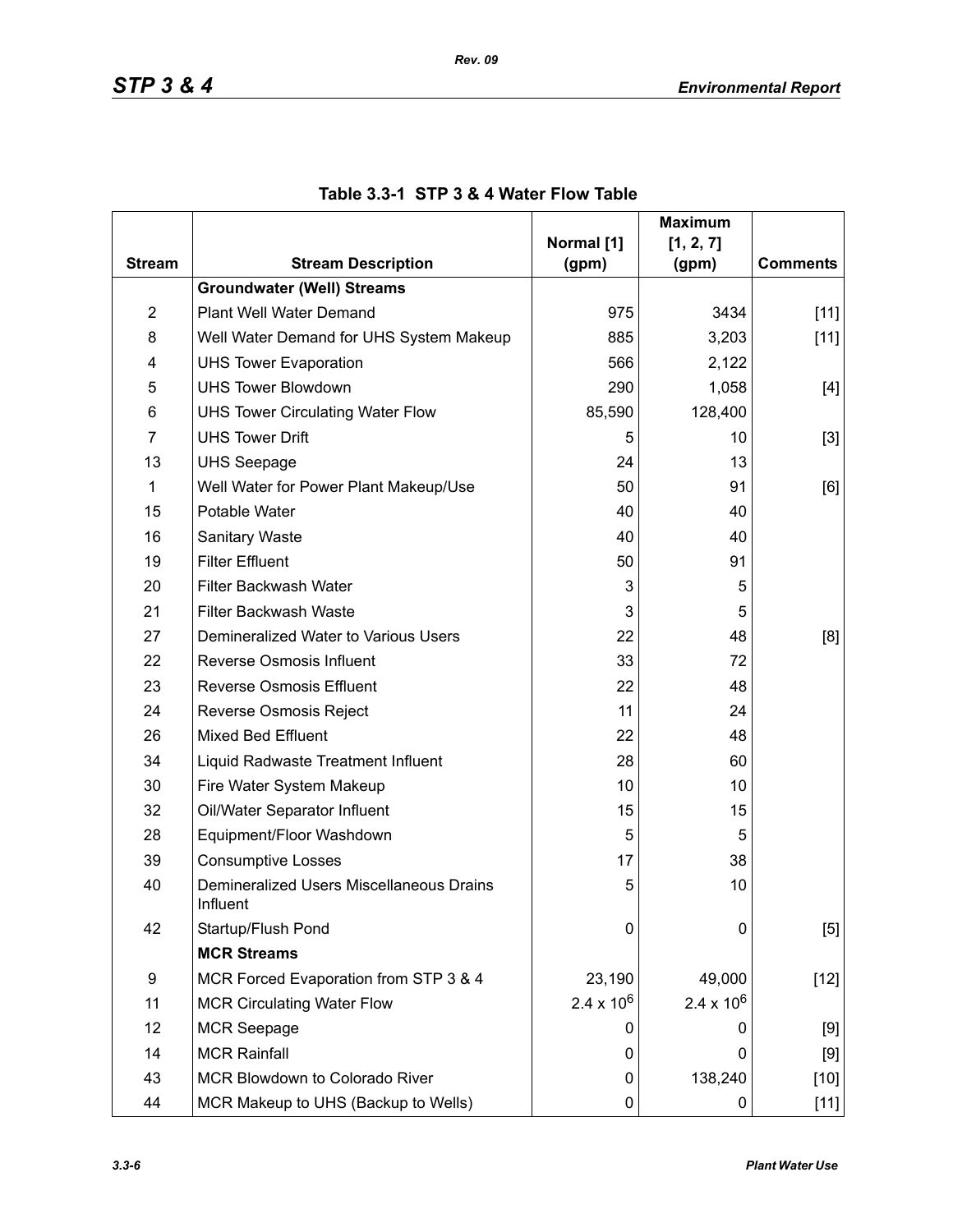|               |                                                       |                     | <b>Maximum</b>     |                 |
|---------------|-------------------------------------------------------|---------------------|--------------------|-----------------|
| <b>Stream</b> | <b>Stream Description</b>                             | Normal [1]<br>(gpm) | [1, 2, 7]<br>(gpm) | <b>Comments</b> |
|               | <b>Surface Water (Colorado River) Streams</b>         |                     |                    |                 |
| 3             | <b>Total Required River Water to MCR</b>              | 22,799              | 47,489             |                 |
| 43            | Total Discharge from MCR to River                     | 0                   | 138,240            | [10]            |
|               | <b>Plant Effluent Streams</b>                         |                     |                    |                 |
| 10            | Final Effluent Discharge Line to MCR                  | 391                 | 1,511              |                 |
| 35            | <b>Treated Liquid Radwaste</b>                        | 28                  | 260                |                 |
| 37            | Wastewater Retention Basin Discharge                  | 33                  | 53                 |                 |
| 41            | Demineralized Users Miscellaneous Drains<br>Discharge | 5                   | 10                 |                 |
| 17            | <b>Treated Sanitary Waste</b>                         | 40                  | 140                |                 |
| 36            | Total Low Volume Waste                                | 28                  | 43                 |                 |
| 29            | Equipment/Floor Washdown Waste                        | 5                   | 5                  |                 |
| 31            | Fire Water System Losses                              | 10                  | 10                 |                 |
| 33            | Oil/Water Separator Effluent                          | 15                  | 15                 |                 |
| Notes:        |                                                       |                     |                    |                 |

|  |  | Table 3.3-1 STP 3 & 4 Water Flow Table (Continued) |  |  |
|--|--|----------------------------------------------------|--|--|
|--|--|----------------------------------------------------|--|--|

1. The flow rate values are for STP 3 & 4.

2. These flows are not necessarily concurrent.

3. The cooling tower drifts are 0.005% of the tower circulating water flow for normal operation and 0.01% of the average tower circulating water flow for the 30 days following a design basis accident for maximum operation.

4. The UHS cooling towers are assumed operating at three cycles of concentration.

5. Startup flushes and startup pond discharge would occur only during the initial plant startup phase and potentially after unit outages when system flushes are required.

6. Makeup water for demineralized water, potable water, and fire protection water, and makeup to the UHS basin would be from site wells. The MCR makeup will be from the Colorado River.

7. Maximum evaporation from the UHS towers would occur during emergency, hot standby, hot standby with loss of AC, or shutdown conditions. All other maximum flows are during the power block peak demands for makeup water.

8. For the normal condition, the reverse osmosis system is operating in a two-pass configuration, in maximum conditions the reverse osmosis is operating in a single-pass parallel configuration.

9. The rainfall and seepage have been taken to be 0 gpm because STP 1 & 2 has already taken rainfall and seepage in consideration for its plant water balance (Reference 3.3-2). The addition of STP 3 & 4 has no impact on rainfall and insignificant impact on the seepage rates.

10. The MCR has the ability to discharge water to the Colorado River at rates up to a maximum of 138,240 gpm (200 million gallons per day) in accordance with the existing Texas Pollutant Discharge Elimination System (TPDES) permit (Reference 3.3-3). The MCR has been blowndown infrequently during the past 20 years. Makeup water to the MCR during periods of blowdown evolution is not considered since the makeup requirements depend on the MCR water level and river flows.

11. These maximum demands are estimated based on one unit in a planned refueling outage, and the second unit in a forced outage using worst case relative humidity. If the demand is higher than the permitted well water levels, UHS makeup for one or both units will be provided from the MCR.

- 12. The forced evaporation shown includes STP 3 & 4 only. The natural evaporation of the MCR is constant and is not impacted by the number of units at the STP site. The natural evaporation of the MCR is not included in the discussion of surface water consumption in section 3.3.1. The normal forced evaporation rate based on a 93% load factor on a long-term basis is 21,600 gpm. The maximum forced evaporation rate is the daily maximum value based on a 100% load factor.
- 13. Minimum water availability has no impact on the water balance for STP 3 & 4. The MCR accommodates fluctuations in makeup water availability. Change in the MCR level does not significantly impact the evaporation.
- 14. Details on groundwater sources and construction requirements for plant water use are discussed in Sections 2.3, 4.2, and 3.9S. Information regarding STP 1 & 2 plant water use can be found in Reference 3.3-2.
- 15. The normal value is based on subtracting the normal effluent plant discharge to the MCR from the normal forced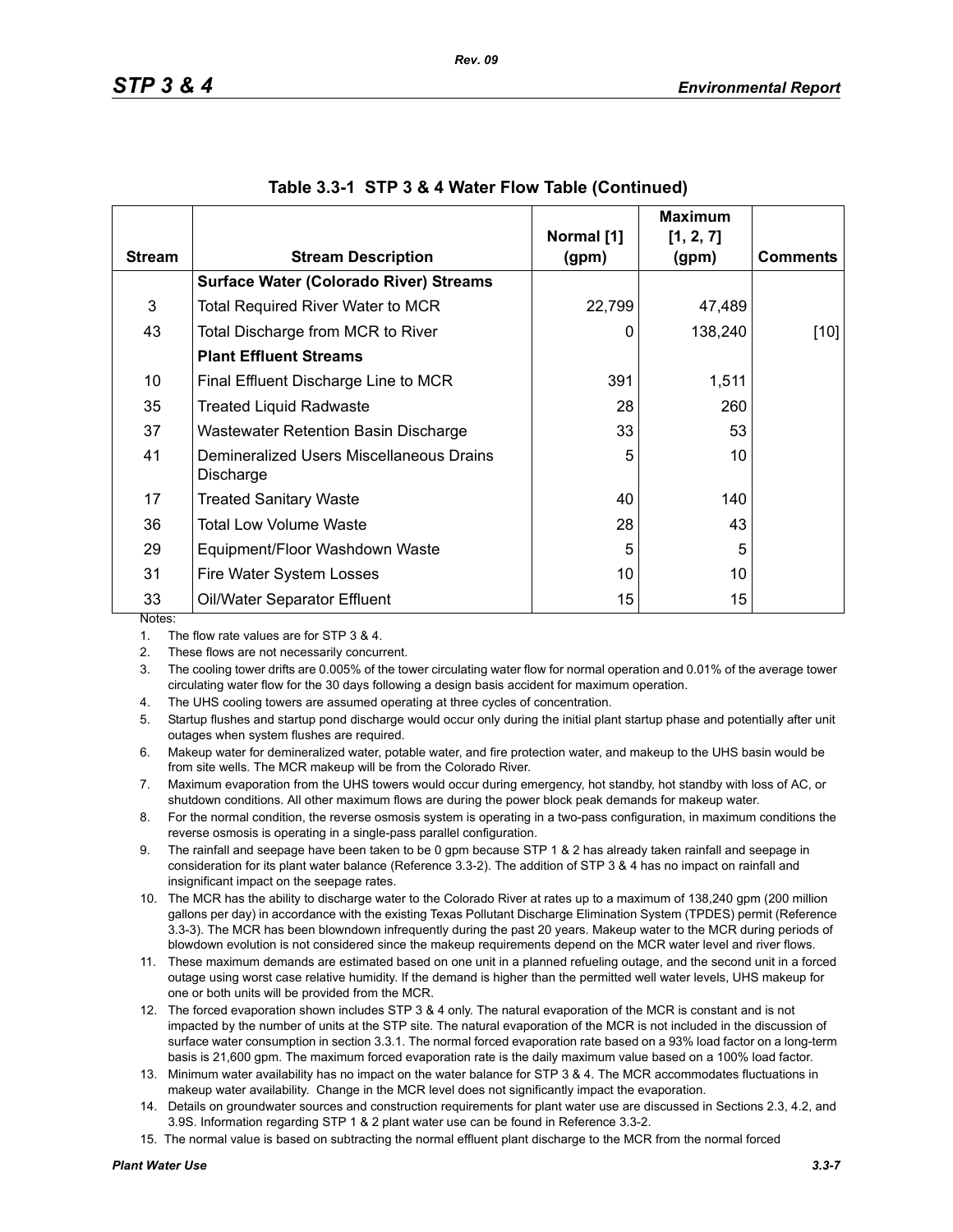evaporation based on a 100% load factor. The maximum value is based on the average from the annual limit of consumptive use, which is 80,125 acre-ft/year, in accordance with the Certificate of Adjudication 14-5437 of the Texas Water Commission.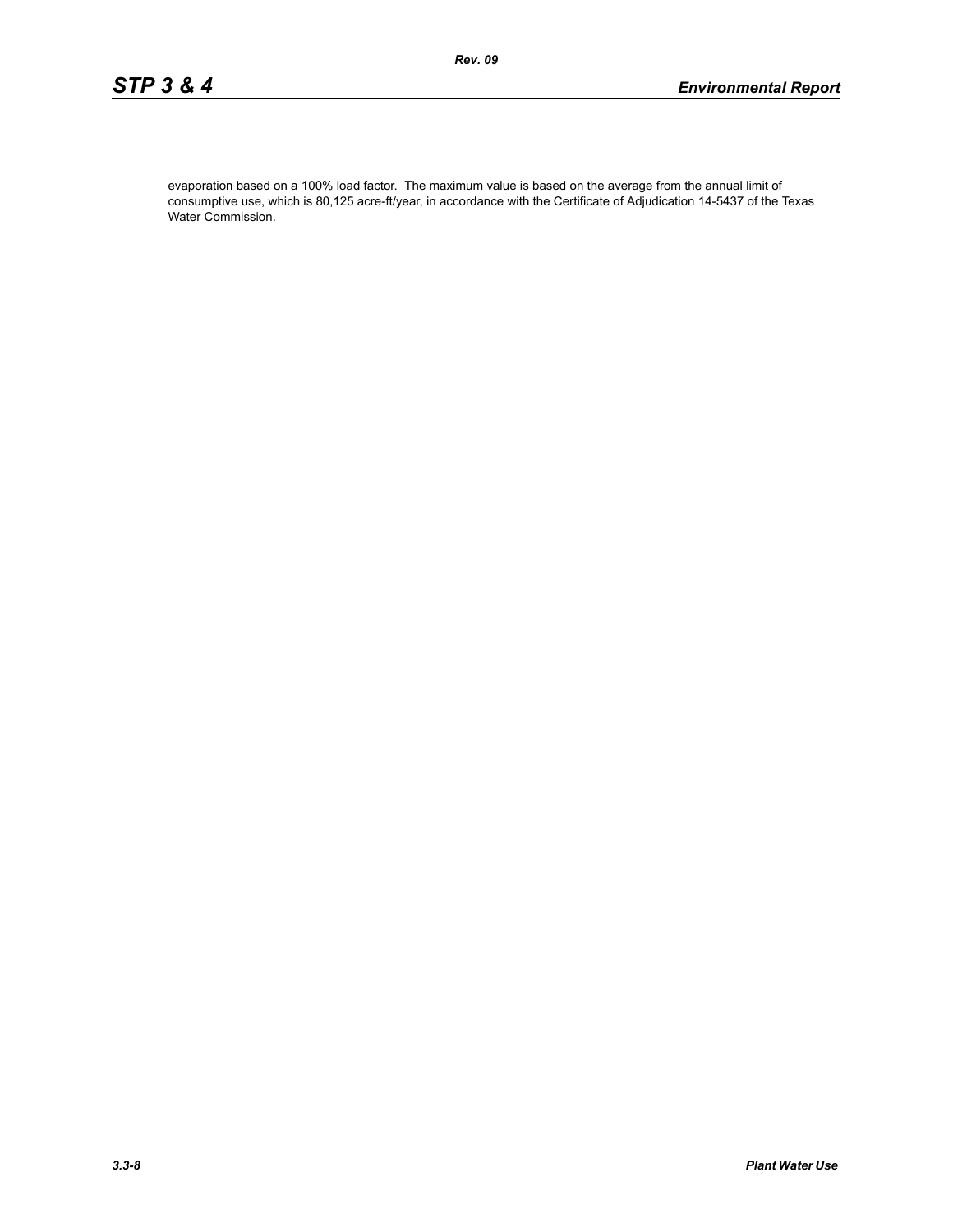

*STP 3 & 4*